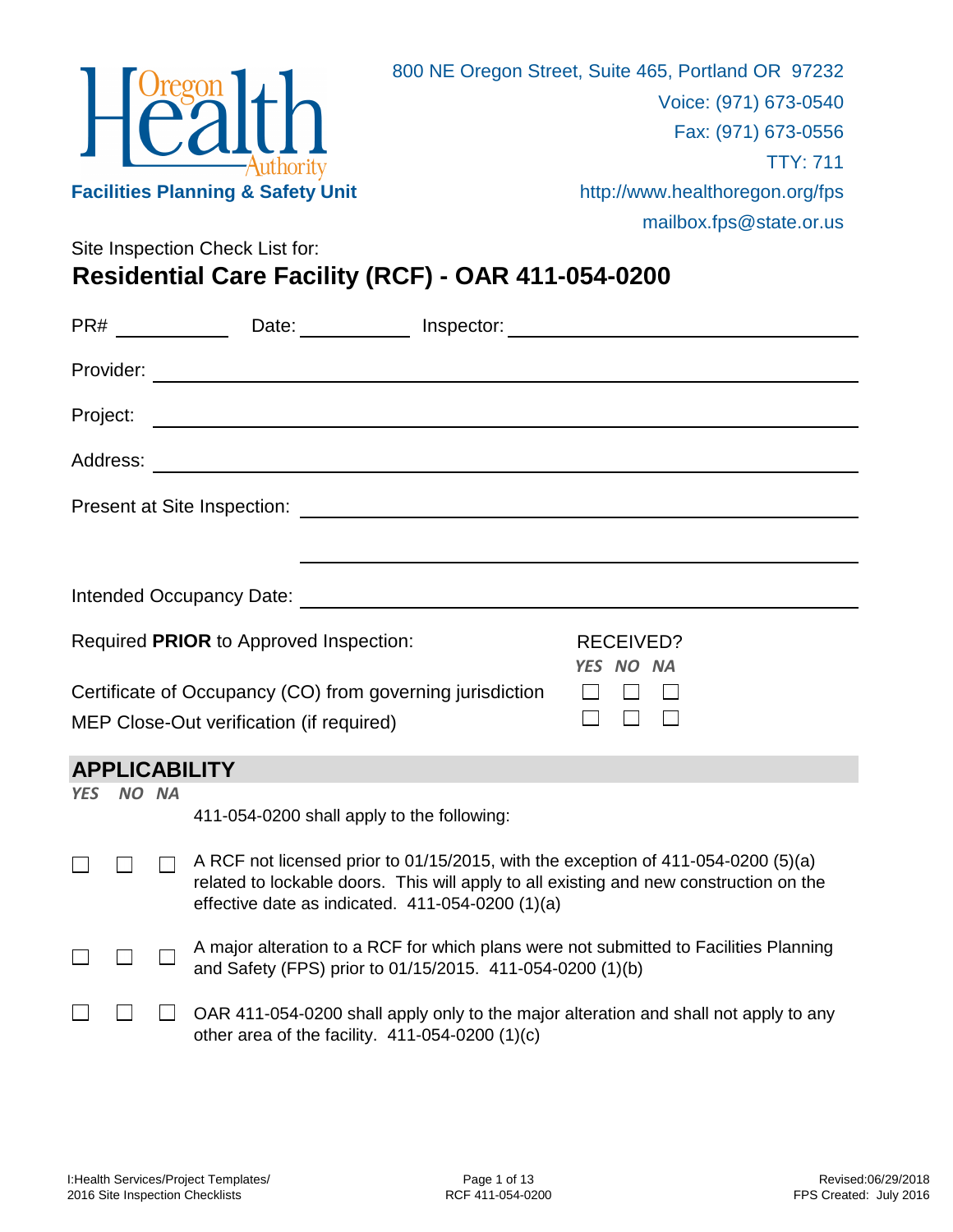|            | <b>BUILDING CODES</b> |           |                                                                                                                                                                                                                                                                                                                                                                               |  |
|------------|-----------------------|-----------|-------------------------------------------------------------------------------------------------------------------------------------------------------------------------------------------------------------------------------------------------------------------------------------------------------------------------------------------------------------------------------|--|
| <b>YES</b> | NO NA                 |           | Each RCF must meet the requirements of the facility standards set forth in these rules<br>and with the building codes in effect at the time of original licensure.                                                                                                                                                                                                            |  |
|            |                       |           | Subsequent modifications made to a RCF after original licensure, including, but not<br>limited to, demolition, remodeling, construction, maintenance, repair, or replacement<br>must comply with all applicable state and local building, electrical, plumbing, and<br>zoning codes in place at the time of the modification. 411-054-0200 (2)(a)                             |  |
|            |                       |           | If a change in use and building code occupancy classification occurs, license approval<br>shall be contingent on meeting the requirements of the building codes. 411-054-0200<br>(2)(b)                                                                                                                                                                                       |  |
|            |                       |           | A RCF must comply with FPS program requirements for submission of building<br>drawings and specifications as described in OAR 333-675-0000 through 333-675-<br>0050. 411-054-0200 (2)(c)                                                                                                                                                                                      |  |
|            | <b>EXTERIOR</b>       |           |                                                                                                                                                                                                                                                                                                                                                                               |  |
| <b>YES</b> | NO.                   | <b>NA</b> |                                                                                                                                                                                                                                                                                                                                                                               |  |
|            |                       |           | All exterior pathways and accesses to the RCF common-use areas, entrance, and exit<br>ways must be made of hard, smooth material, be accessible, and maintained in good<br>repair. 411-054-0200 (3)(a)                                                                                                                                                                        |  |
|            |                       |           | A RCF must take measures to prevent the entry of rodents, flies, mosquitoes, and<br>other insects. 411-054-0200 (3)(b)                                                                                                                                                                                                                                                        |  |
|            |                       |           | There must be locked storage for all poisons, chemicals, rodenticides, and other toxic<br>materials. All materials must be properly labeled. 411-054-0200 (3)(b)                                                                                                                                                                                                              |  |
|            |                       |           | RCF grounds must be kept orderly and free of litter and refuse. Garbage must be<br>stored in covered refuse containers. 411-054-0200 (3)(c)                                                                                                                                                                                                                                   |  |
|            |                       |           | As described in OAR 411, division 057, memory care communities licensed as a RCF<br>must be located on the ground floor. A CF cannot be endorsed as a memory care<br>community. 411-054-0200 (3)(d)                                                                                                                                                                           |  |
|            |                       |           | A RCF must provide storage for all maintenance equipment, including yard<br>maintenance tools, if not provided by a third party contract. 411-054-0200 (3)(e)                                                                                                                                                                                                                 |  |
|            |                       |           | A RCF must provide an accessible outdoor recreation area. The outdoor recreation<br>area must be available to all residents. Lighting must be equal to a minimum of five<br>foot candles. Memory Care Communities must provide residents with direct access to<br>a secure outdoor recreation area as described in OAR chapter 411, division 057. 411-<br>$054 - 0200$ (3)(f) |  |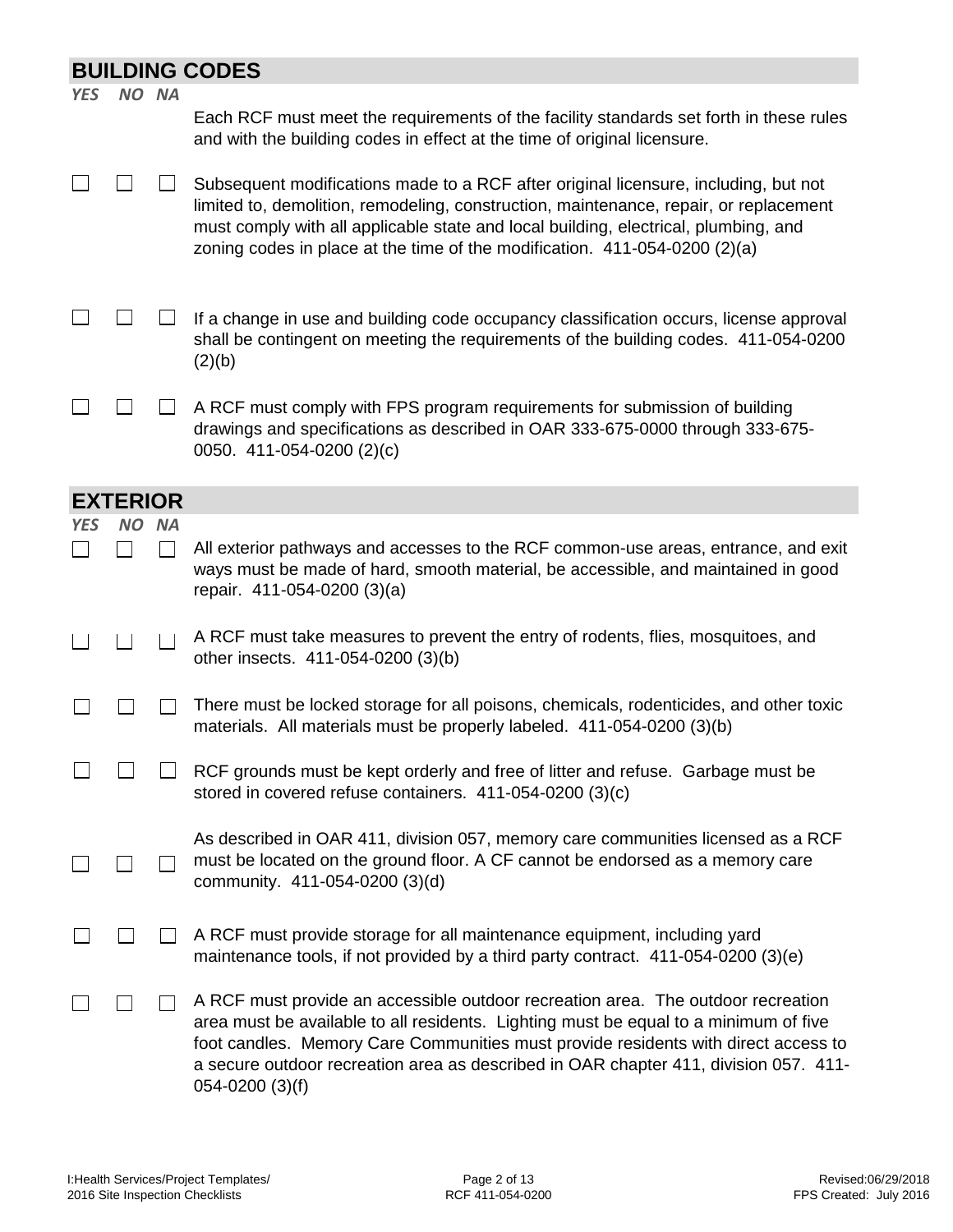|            |        | Outdoor perimeter fencing may not be secured to prevent exit unless the RCF has<br>written approval from the Department or the RCF is in compliance with OAR chapter<br>411, division 057 (Memory Care Communities) or OAR 309-032-1500 through 309-032-<br>1565 (Enhanced Care Services). 411-054-0200 (3)(g) |
|------------|--------|----------------------------------------------------------------------------------------------------------------------------------------------------------------------------------------------------------------------------------------------------------------------------------------------------------------|
|            |        | A RCF must have an entry and exit drive to and from the main building entrance that<br>allows for a vehicle pick up and drop off residents and mail deliveries without the need<br>for vehicles to back up. 411-054-0200 (3)(h)                                                                                |
|            |        | <b>BUILDING INTERIOR</b>                                                                                                                                                                                                                                                                                       |
| <b>YES</b> | NO N/A |                                                                                                                                                                                                                                                                                                                |
|            |        | The design of a RCF must emphasize a residential appearance while retaining the<br>features required to support special resident needs as outlined in this rule. 411-054-<br>0200(4)                                                                                                                           |
|            |        | A reception area must be visible and accessible to residents and visitors when entering<br>the doors of the main entrance to the RCF. $411-054-0200$ (4)(a)                                                                                                                                                    |
|            |        | Resident-use areas and units must be connected through temperature controlled<br>common corridors. 411-054-0200 (4)(b)                                                                                                                                                                                         |
|            |        | Resident-use corridors exceeding 20 feet in length to an exit or common-use area,<br>must have a minimum width of 72 inches. A CF may request an exception to this<br>requirement, which shall be reviewed and decided on a case-by-case basis. 411-0200<br>(4)(b)(A)                                          |
|            |        | Corridors shall not exceed 150 feet in length from any resident unit to a seating or<br>other common-use area. A CF may request an exception to this requirement, which<br>shall be reviewed and decided on a case-by-case basis. 411-054-0200 (4)(b)(B)                                                       |
|            |        | Handrails must be installed at one or both sides of resident-use corridors. 411-054-<br>0200 $(4)(b)(C)$                                                                                                                                                                                                       |
|            |        | <b>Floors</b><br>Hard surface floors and base must be free from cracks and breaks. 411-054-0200<br>(4)(c)(A)                                                                                                                                                                                                   |
|            |        | Carpeting and other floor materials must be constructed and installed to minimize<br>resistance for passage of wheelchairs and other ambulation aids. 411-054-0200<br>(4)(c)(B)                                                                                                                                |
|            |        | Thresholds and floor junctures must be maintained to allow for the passage of<br>wheelchairs and to prevent a tripping hazard. $411-054-0200$ (4)(c)(C)                                                                                                                                                        |
|            |        | Lever-type door handles must be provided on all doors used by residents. 411-054-<br>0200(4)(d)                                                                                                                                                                                                                |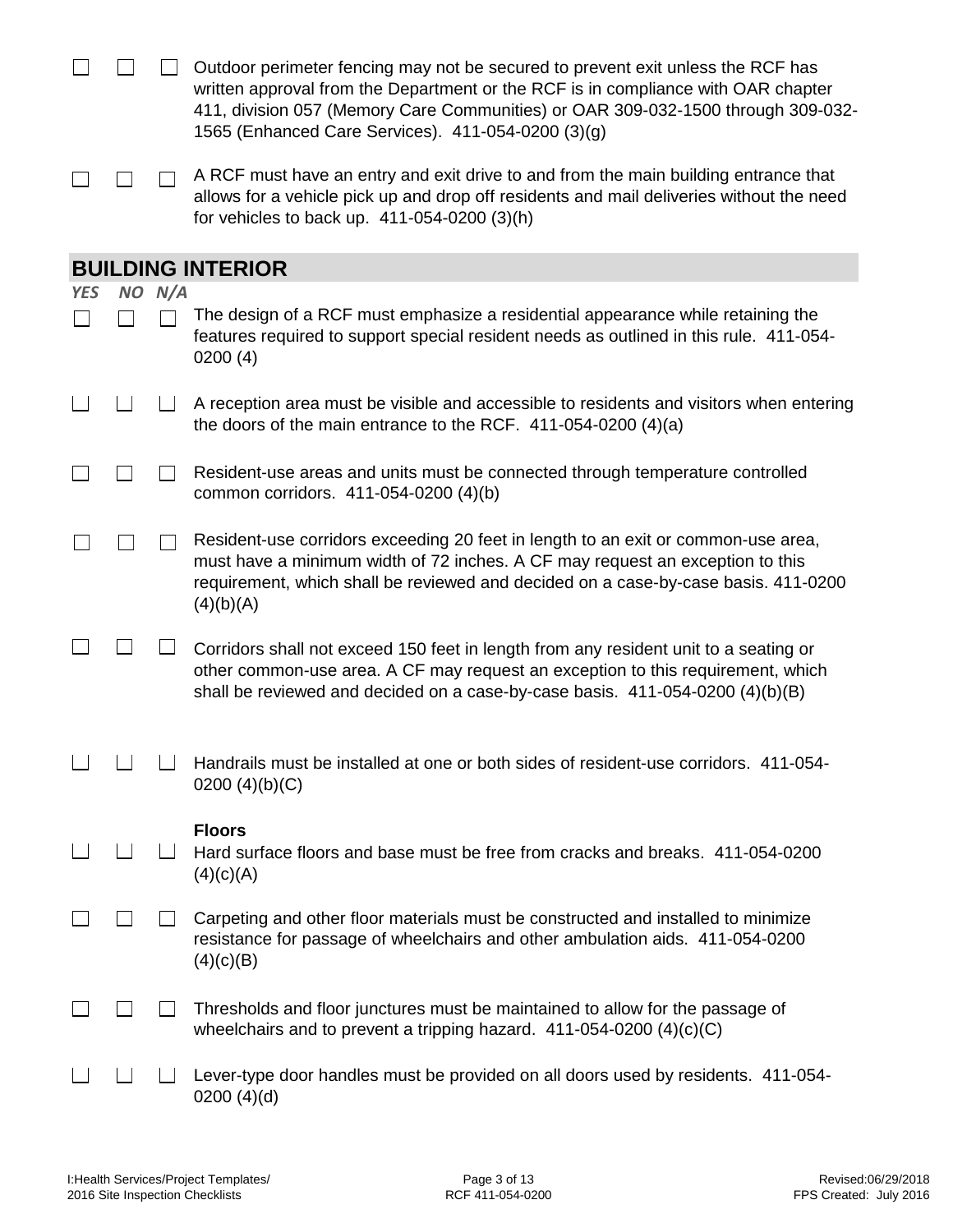|            |                                 |           | Exit doors may not include locks that delay evacuation except as specified by the<br>building codes. Such locks may not be installed except with written approval of the<br>Department. 411-054-0200 (4)(e)   |
|------------|---------------------------------|-----------|---------------------------------------------------------------------------------------------------------------------------------------------------------------------------------------------------------------|
|            |                                 |           | Exit doors may not include locks that prevent evacuation. $411-054-0200$ (4)(e)(A)                                                                                                                            |
|            |                                 |           | If an electronic code must be entered to use an exit door that code must be clearly<br>posted for residents, visitors, and staff use. $411-054-0200$ (4)(e)(B)                                                |
|            |                                 |           | Walls and ceilings must be cleanable in kitchen, laundry, and bathing areas. Kitchen<br>waslls must be finished smooth per OAR 333-150-0000 (Food Sanitation Rules). 411-<br>$054 - 0200$ (4)(f)              |
|            |                                 |           | A RCF with residents on more than one floor must provide at least one elevator that<br>meets Oregon Elevator Specialty Code (OESC) requirements. 411-054-0200 (4)(g)                                          |
|            |                                 |           | The interior of the facility must be free from unpleasant odors. 411-054-0200 (4)(h)                                                                                                                          |
|            |                                 |           | All interior and exterior materials and surfaces (e.g. floors, walls, roofs, ceiling,<br>windows, and furniture) and all equipment necessary for the health, safety, and                                      |
|            |                                 |           | comfort of the resident will be kept clean and in good repair. 411-054-0200 (4)(i)                                                                                                                            |
|            |                                 |           | <b>RESIDENT UNITS:</b>                                                                                                                                                                                        |
| <b>YES</b> | NO.                             | <b>NA</b> |                                                                                                                                                                                                               |
|            |                                 |           | Resident units may be limited to a bedroom only, with bathroom facilities centrally<br>located off common corridors. Each resident unit shall be limited to not more than two<br>residents. 411-054-0200 (5)  |
|            | <u>andar a shekara ta 1989 </u> | $\Box$    | Resident units must have a lockable door with lever type handles, effective<br>01/15/2017. This applies to all existing and new construction. 411-054-0200 (5)(a)                                             |
|            |                                 |           | For bedroom units, the door must open to an indoor, temperature controlled common-<br>use area or common corridor. Residents may not enter a room through another<br>resident's bedroom. 411-054-0200 (5)(b)  |
|            |                                 |           | Resident units must include a minimum of 80 square feet per resident, exclusive of<br>closets, vestibules, and bathroom facilities and allow for a minimum of three feet<br>between beds. 411-054-0200 (5)(c) |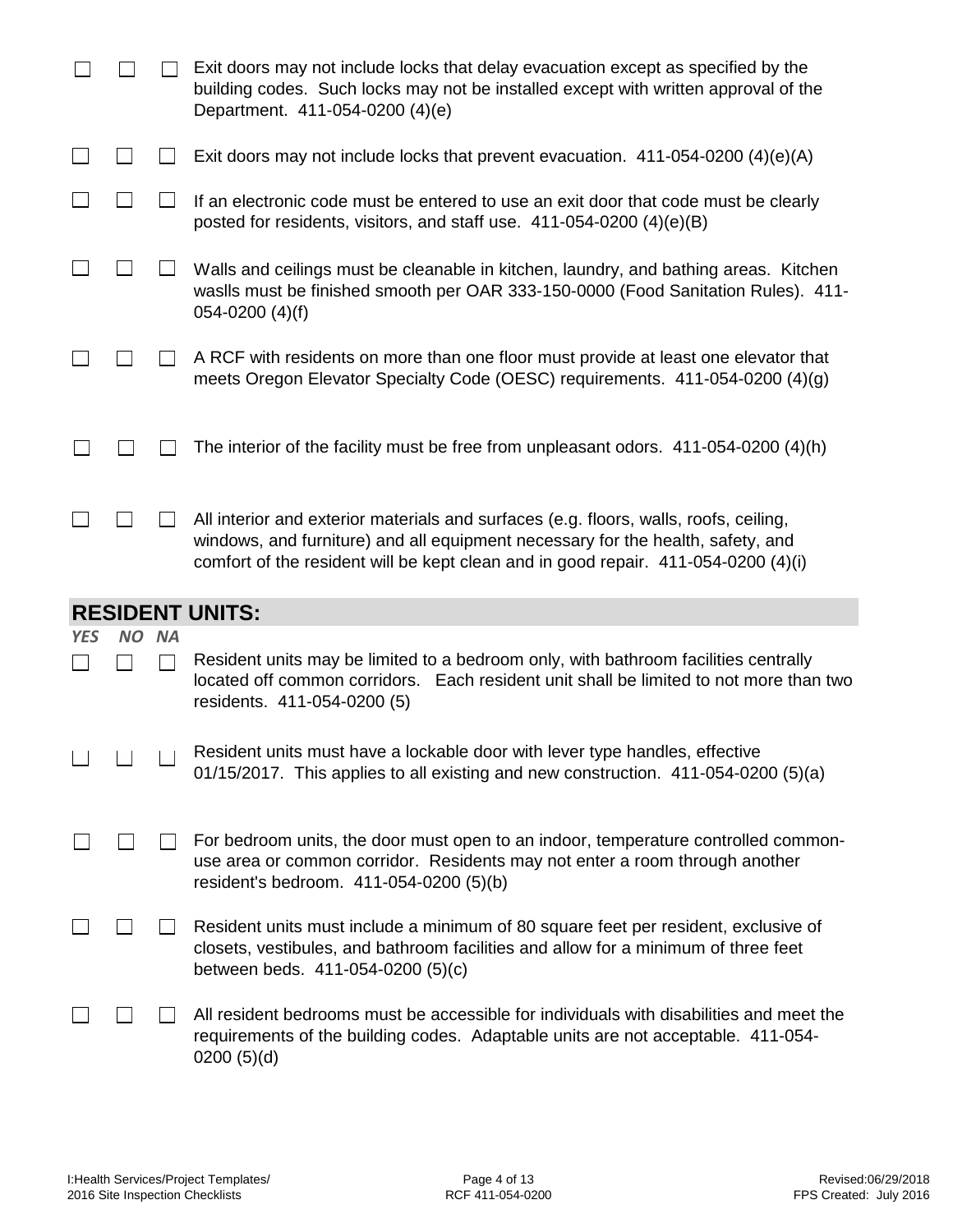|  | A lockable storage space (e.g. drawer, cabinet, or closet) must be provided for the<br>safekeeping of a resident's small valuable items and funds. Both the administrator and<br>resident may have keys. $411-054-0200$ (5)(e)                                                                                                                                                                                            |
|--|---------------------------------------------------------------------------------------------------------------------------------------------------------------------------------------------------------------------------------------------------------------------------------------------------------------------------------------------------------------------------------------------------------------------------|
|  | A separate wardrobe closet must be provided for each resident's clothing and personal<br>belongings. Resident wardrobe and storage space must total a minimum volume of 64<br>cubic feet for each resident. The rod must be adjustable for height or fixed for reach<br>ranges per building codes. In calculating useable space closet height may not exceed<br>eight feet and a depth of two feet. $411-054-0200$ (5)(f) |
|  | <b>Windows</b><br>Each sleeping and living unit must have an exterior window that has an area at least<br>one-tenth of the floor area of the room. A CF must have at least one exterior window<br>with a minimum size of 8 square feet per resident. $411-054-0200$ (5)(g)(A)                                                                                                                                             |
|  | Unit windows must be equipped with curtains or blinds for privacy and control of<br>sunlight. 411-054-0200 (5)(g)(B)                                                                                                                                                                                                                                                                                                      |
|  | Operable windows must be designed to prevent accidental falls when sill heights are<br>lower than 36 inches and above the first floor. $411-054-0200$ (5)(g)(C)                                                                                                                                                                                                                                                           |
|  | <b>Resident Unit Bathrooms</b><br>If resident bathrooms are provided within a resident unit, the bathroom must be: 411-<br>$054 - 0200$ (5)(h)<br>A separate room and include<br>A toilet,<br>A hand wash sink,<br>Mirror,<br>Towel bar and<br>Storage for toiletry items                                                                                                                                                 |
|  | The bathrooms must be accessible for individuals who use wheelchairs. 411-054-0200<br>(5)(h)                                                                                                                                                                                                                                                                                                                              |
|  | If cooking facilities are provided in resident units, cooking appliances must be readily<br>removable or disconnect-able. A microwave is considered a cooking appliance. 411-<br>054-0200 (5)(i)                                                                                                                                                                                                                          |
|  | The RCF must have and carry out a written safety policy regarding resident-use and<br>nonuse. 4110-054-0200 (5)(i)                                                                                                                                                                                                                                                                                                        |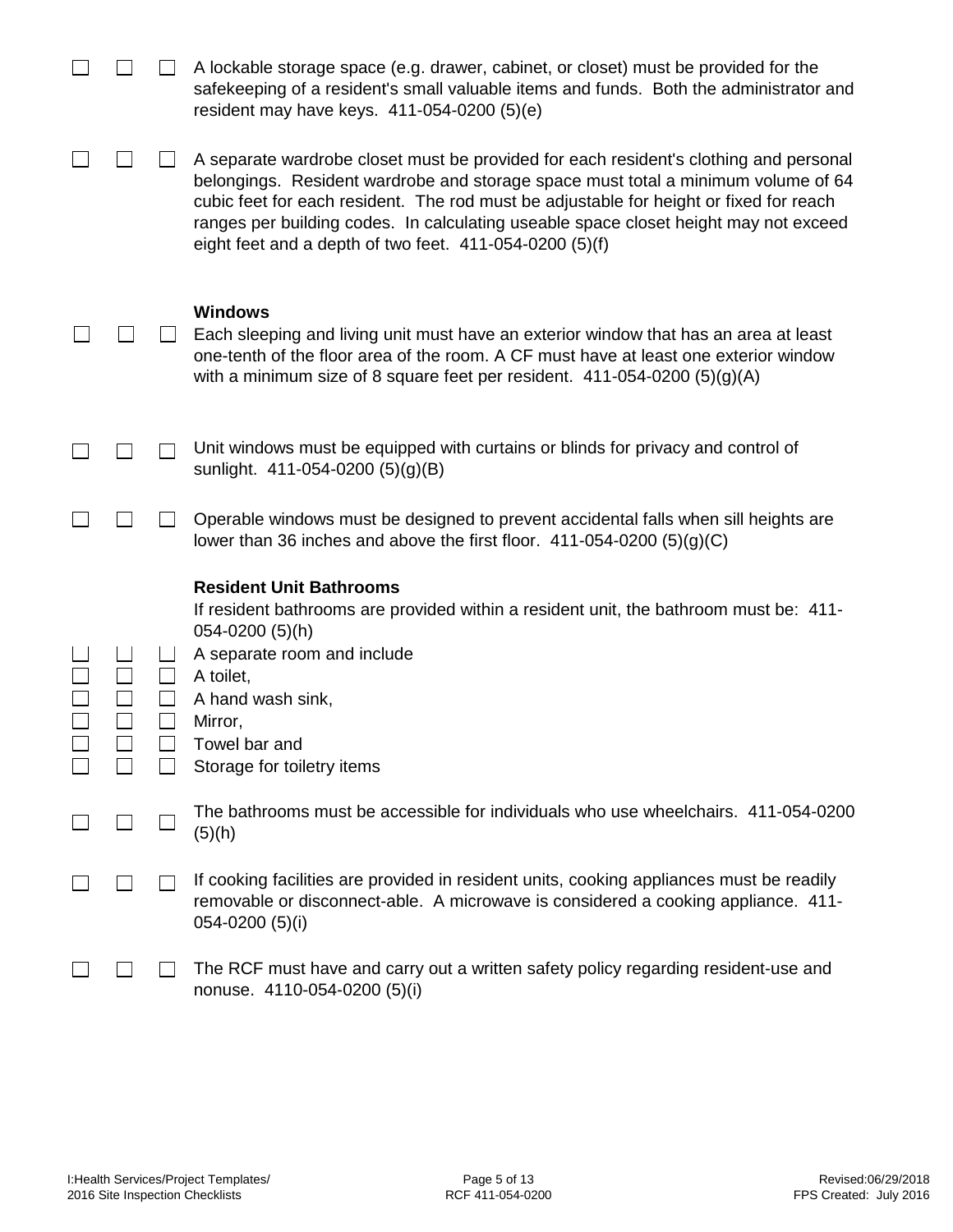|            | <b>COMMON-USE AREAS</b> |           |                                                                                                                                                                                                                                                                                                                                                                                                                                                                                                                                                                                                                      |  |  |
|------------|-------------------------|-----------|----------------------------------------------------------------------------------------------------------------------------------------------------------------------------------------------------------------------------------------------------------------------------------------------------------------------------------------------------------------------------------------------------------------------------------------------------------------------------------------------------------------------------------------------------------------------------------------------------------------------|--|--|
| <b>YES</b> | NO I                    | <b>NA</b> |                                                                                                                                                                                                                                                                                                                                                                                                                                                                                                                                                                                                                      |  |  |
|            |                         |           | <b>Bathing Facilities</b><br>Centralized bathing fixtures must be provided at a minimum ratio of one tub or shower<br>for each ten residents not served by fixtures within their own unit. 411-054-0200 (6)(a)                                                                                                                                                                                                                                                                                                                                                                                                       |  |  |
|            |                         |           | At least one centralized shower or tub must be designed for disabled access without<br>substantial lifting by staff. $411-054-0200$ (6)(a)(A)                                                                                                                                                                                                                                                                                                                                                                                                                                                                        |  |  |
|            |                         |           | Bathing facilities must be located or screened to allow for resident privacy while<br>bathing and provide adequate space for an attendant. 411-054-0200 (6)(a)(B)                                                                                                                                                                                                                                                                                                                                                                                                                                                    |  |  |
|            |                         |           | A slip-resistant floor surface in bathing areas is required. $411-054-0200$ (6)(a)(C)                                                                                                                                                                                                                                                                                                                                                                                                                                                                                                                                |  |  |
|            |                         |           | Grab bars must be provided in all resident showers. 411-054-0200 (6)(a)(D)                                                                                                                                                                                                                                                                                                                                                                                                                                                                                                                                           |  |  |
|            |                         |           | Showers must be equipped with a hand-held showerhead and a cleanable shower<br>curtain. 411-054-0200 (6)(a)(E)                                                                                                                                                                                                                                                                                                                                                                                                                                                                                                       |  |  |
|            |                         |           | <b>Toilet Facilities</b><br>Toilet facilities must be located for resident-use at a minimum ratio of one to six<br>residents for all residents not served by toilet facilities within their own unit. Toilet<br>facilities must include a toilet, hand wash sink, and a mirror. $411-054-0200$ (6)(b)                                                                                                                                                                                                                                                                                                                |  |  |
|            |                         |           | Toilet facilities for all of the licensed resident capacity must be accessible to individuals<br>with disabilities in accordance with the building codes. $411-054-0200$ (6)(b)(A)                                                                                                                                                                                                                                                                                                                                                                                                                                   |  |  |
|            |                         |           | A RCF licensed for more than 16 residents must provide at least one separate toilet<br>and hand wash lavatory for staff and visitor use. 411-054-0200 (6)(b)(B)                                                                                                                                                                                                                                                                                                                                                                                                                                                      |  |  |
|            |                         |           | <b>Dining Facilities</b><br>The dining area must be provided with the capacity to seat 100 percent of the<br>residents. The dining area must provide a minimum of 22 square feet per resident for<br>seating, exclusive of serving carts and other equipment or items that take up space in<br>the dining area. A RCF must have policies and equipment to assure food is served<br>fresh and at proper temperatures. If a CF provides a minimum of 30 square feet per<br>resident for a combined dining, activities, and living area, the CF may apply for an<br>exception to this subsection. $411-054-0200$ (6)(c) |  |  |
|            |                         |           | <b>Social and Recreation Areas</b><br>A RCF must include lounge and activity areas for social and recreational use totaling a<br>minimum of 15 square feet per resident. If a CF provides a minimum of 30 square feet<br>per resident for a combined dining, activities, and living area, the CF may apply for an<br>exception to this subsection. $411-054-0200$ (6)(d)                                                                                                                                                                                                                                             |  |  |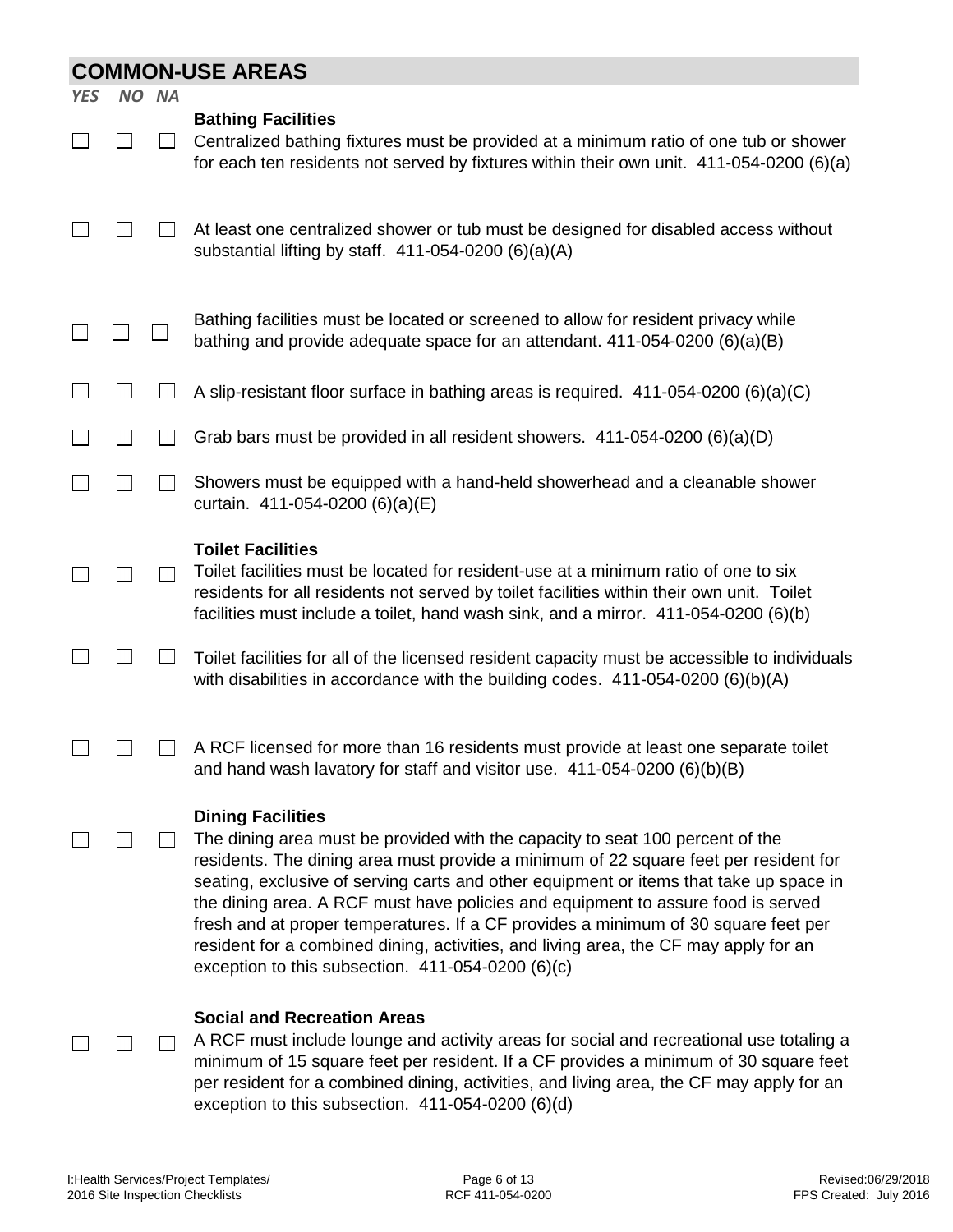$\Box$  If a stove is provided in the activities or common-use area, and is available for residentuse, a keyed, remote switch, or other safety devise must be provided to ensure staff control. 411-054-0200 (6)(e)

| <b>SUPPORT SERVICE AREAS</b> |  |
|------------------------------|--|
|------------------------------|--|

|            |       | SULLONI SEININGE MILLAS                                                                                                                                                                                                                                                                                                                                                                                                                    |
|------------|-------|--------------------------------------------------------------------------------------------------------------------------------------------------------------------------------------------------------------------------------------------------------------------------------------------------------------------------------------------------------------------------------------------------------------------------------------------|
| <b>YES</b> | NO NA |                                                                                                                                                                                                                                                                                                                                                                                                                                            |
|            |       | <b>Medication Storage</b><br>A RCF must have a locked and separate closed storage area for medications,<br>supportive of the distribution system utilized including: 411-054-0200 (7)(a)                                                                                                                                                                                                                                                   |
|            |       | A method for refrigeration of perishable medications that provides for locked<br>separation from stored food items. 411-054-0200 (7)(a)(A)                                                                                                                                                                                                                                                                                                 |
|            |       | Medications must be stored in an area that is separate from any poisons, hazardous<br>material, or toxic substance. $411-054-0200$ (7)(a)(B)                                                                                                                                                                                                                                                                                               |
|            |       | A RCF licensed for more than 16 residents must provide a medication sink. 411-054-<br>0200 $(7)(a)(C)$                                                                                                                                                                                                                                                                                                                                     |
|            |       | <b>Housekeeping and Sanitation</b><br>A RCF must have a secured janitor closet for storing supplies and equipment with a<br>floor or service sink. 411-054-0200 (7)(b)(A)                                                                                                                                                                                                                                                                  |
|            |       | The wall base shall be continuous and coved with the floor, tightly sealed to the wall,<br>and constructed without voids that can harbor insects or moisture. 411-054-0200<br>(7)(b)(B)                                                                                                                                                                                                                                                    |
|            |       | <b>Laundry Facilities</b><br>Laundry facilities may be located to allow for both resident and staff use, when a time<br>schedule for resident-use is provided and equipment is of residential type. When the<br>primary laundry is not in the building or suitable for resident-use, a RCF must provide<br>separate resident-use laundry facilities. A CF is not required to provide resident-use<br>laundry services. 411-054-0200 (7)(c) |
|            |       | Laundry facilities must be operable and at no additional cost to the resident. 411-054-<br>0200 $(7)(c)(A)$                                                                                                                                                                                                                                                                                                                                |
|            |       | Laundry facilities must have space and equipment to handle laundry-processing<br>needs. Laundry facilities must be separate from food preparation and other resident-<br>use areas. 411-054-0200 (7)(c)(B)                                                                                                                                                                                                                                 |
|            |       | On-site laundry facilities, used by staff for facility and resident laundry, must have<br>capacity for locked storage of chemicals and equipment. $411-054-0200$ (7)(c)(C)                                                                                                                                                                                                                                                                 |
|            |       | The wall base shall be continuous and coved with the floor, tightly sealed to the wall,<br>and constructed without voids that can harbor insects or moisture. 411-054-0200<br>(7)(c)(D)                                                                                                                                                                                                                                                    |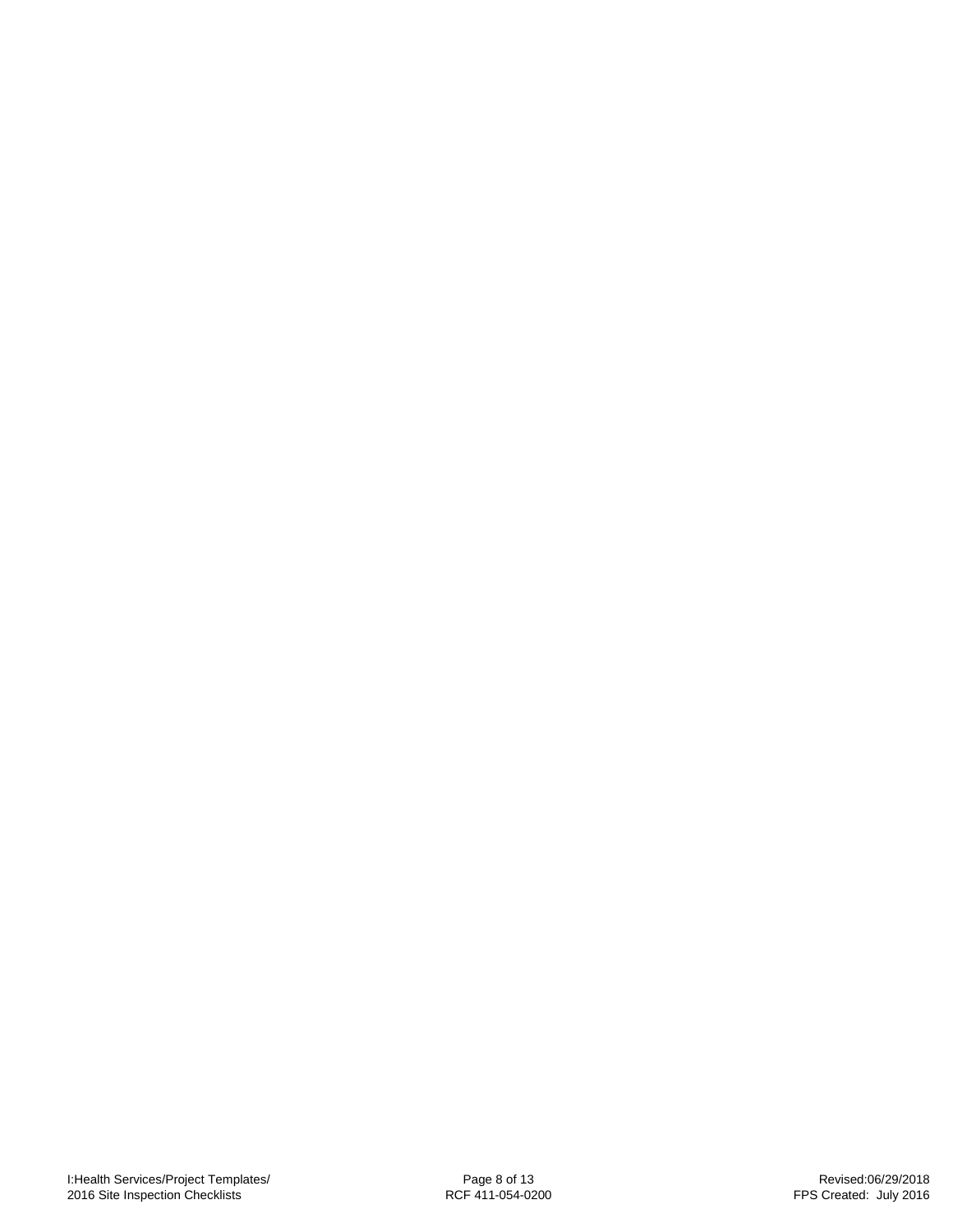|  | <b>Soiled Linen Processing</b><br>For the purpose of this rule, "soiled linens and soiled clothing" means linens or clothing<br>contaminated by an individual's bodily fluids (for example, urine, feces, or blood. 411-<br>$054 - 0200$ $(7)(d)$<br>There must be a separate area with closed containers that ensure the separate<br>storage and handling of soiled linens and soiled clothing. There must be space and<br>equipment to handle soiled linen and soiled clothing processing needs that is separate<br>from regular linens and clothing. $411-054-0200$ (7)(d)(A) |
|--|----------------------------------------------------------------------------------------------------------------------------------------------------------------------------------------------------------------------------------------------------------------------------------------------------------------------------------------------------------------------------------------------------------------------------------------------------------------------------------------------------------------------------------------------------------------------------------|
|  | Arrangement must provide a one-way flow of soiled linens and soiled clothing from the<br>soiled area to the clean area and preclude potential for contamination of clean linens<br>and clothing. 411-054-0200 (7)(d)(B)                                                                                                                                                                                                                                                                                                                                                          |
|  | The soiled linen room or area, must include a flushing rim clinical sink with a handheld<br>rinsing device and a hand wash sink or lavatory. $411-054-0200$ (7)(d)(C)                                                                                                                                                                                                                                                                                                                                                                                                            |
|  | When washing soiled linens and soiled clothing, washers must have a minimum rinse<br>temperature of 140 degrees Fahrenheit. 411-054-0200 (7)(d)(D)<br><b>OR</b>                                                                                                                                                                                                                                                                                                                                                                                                                  |
|  | A chemical disinfectant is used. 411-054-0200 (7)(d)(D)                                                                                                                                                                                                                                                                                                                                                                                                                                                                                                                          |
|  | Personnel handling soiled laundry must be provided with waterproof gloves. 411-054-<br>0200 $(7)(d)(E)$                                                                                                                                                                                                                                                                                                                                                                                                                                                                          |
|  | Covered or enclosed clean linen storage must be provided and may be on shelves or<br>carts. Clean linens may be stored in closets outside the laundry area. 411-054-0200<br>(7)(d)(F)                                                                                                                                                                                                                                                                                                                                                                                            |
|  | The wall base shall be continuous and coved with the floor, tightly sealed to the wall,<br>and constructed without voids that can harbor insects or moisture. 411-054-0200<br>(7)(d)(G)                                                                                                                                                                                                                                                                                                                                                                                          |
|  | <b>Kitchen and Food Storage</b><br>Kitchen facilities and equipment in residential care facilities with a capacity of 16 or<br>fewer may be of residential type except as required by the building codes. Residential<br>care facilities licensed for a capacity of more than 16, must comply with OAR 333-150-<br>0000 (Food Sanitation Rules). The following are required: 411-054-0200 (7)(e)                                                                                                                                                                                 |
|  | Dry storage space, not subject to freezing, for a minimum one-week supply of staple<br>foods. 411-054-0200 (7)(e)(A)                                                                                                                                                                                                                                                                                                                                                                                                                                                             |
|  | Refrigeration space at proper temperature to store a minimum two days' supply of<br>perishable foods. 411-054-0200 (7)(e)(B)<br>$Temp =$                                                                                                                                                                                                                                                                                                                                                                                                                                         |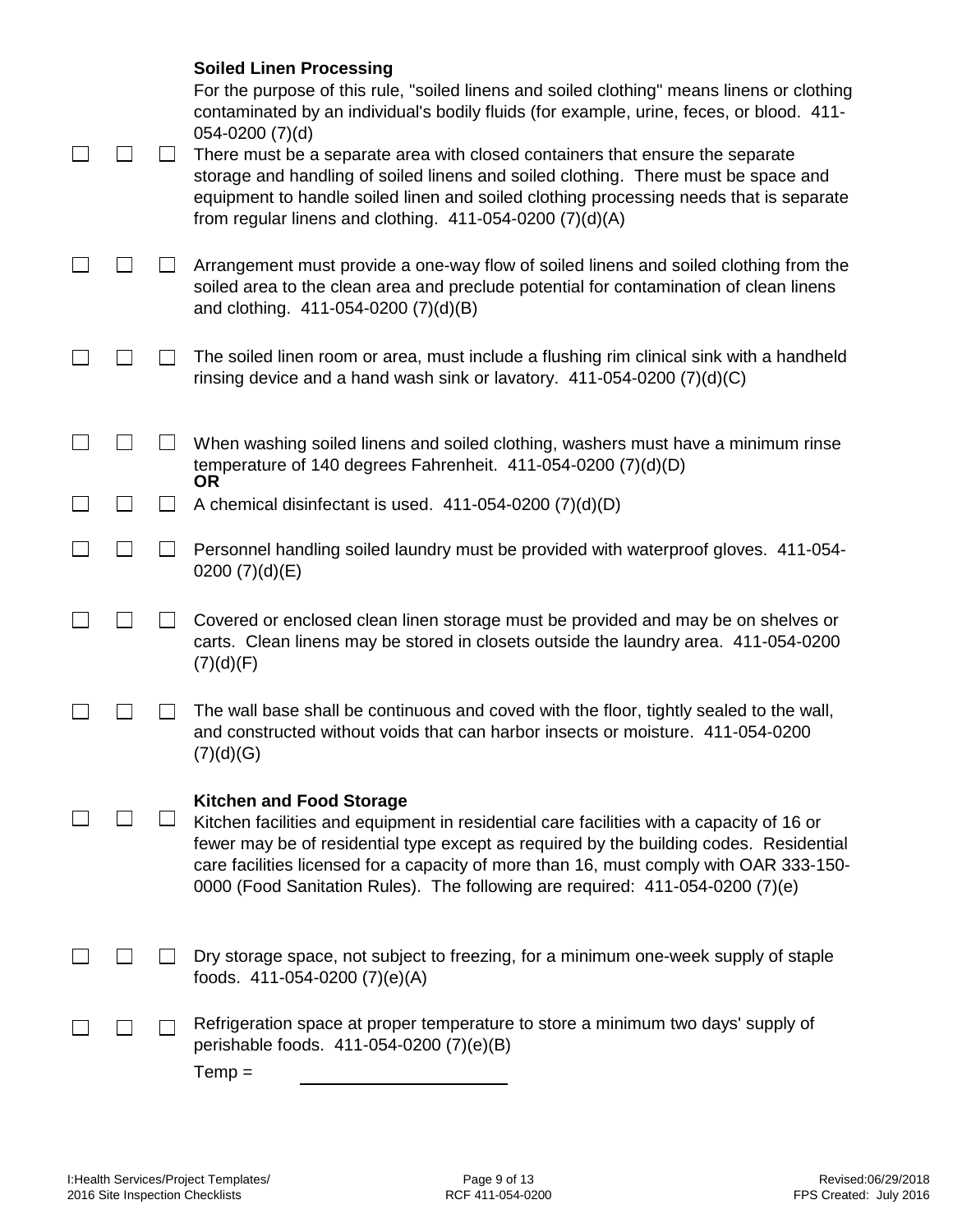|  | Freezer space at proper temperature to store a minimum two days' supply of<br>perishable foods. 411-054-0200 (7)(e)(B)                                                                                                                               |
|--|------------------------------------------------------------------------------------------------------------------------------------------------------------------------------------------------------------------------------------------------------|
|  | $Temp =$                                                                                                                                                                                                                                             |
|  | Storage for all dishware, utensils, and cooking utensils used by residents must meet<br>OAR 333-150-0000 (Food Sanitation Rules). 411-054-0200 (7)(e)(C)                                                                                             |
|  | In facilities licensed to serve 16 or fewer residents, a dishwasher must be provided<br>(may be residential type) with a minimum final rinse temperature of 140 degrees<br>Fahrenheit (160 degrees recommended). 411-054-0200 (7)(e)(D)<br><b>OR</b> |
|  | A chemical disinfectant is used in lieu of the otherwise required water temperature.<br>411-054-0200 (7)(e)(D)                                                                                                                                       |
|  | In facilities of 17 or more capacity, a commercial dishwasher required meeting OAR<br>333-150-0000 (Food Sanitation Rules). 411-054-0200 (7)(e)(D)                                                                                                   |
|  | In residential care facillities with a capacity of 16 or fewer, a two compartment sink or<br>separate food preparation sink and separate hand wash lavatory must be provided.<br>411-054-0200 (7)(e)(E)                                              |
|  | In residetial care facilities with 17 or more capacity, a triple pot wash sink (unless all<br>pots are sanitized in the dishwasher), a food prep sink, and a separate hand wash<br>lavatory must be provided. $411-054-0200$ (7)(e)(E)               |
|  | Food prepartion and serving areas must have smooth and cleanable counters. 411-<br>054-0200 (7)(e)(F)                                                                                                                                                |
|  | Stove and oven equipment for cooking and baking needs.411-054-0200 (7)(e)(G)                                                                                                                                                                         |
|  | Storage in the food preparation area for garbage must be enclosed and separate from<br>food storage. 411-054-0200 (7)(e)(H)                                                                                                                          |
|  | Storage for a mop and other cleaning tools and supplies used for dietary areas must<br>be separate from those used in toilet rooms, resident rooms, and other support areas.<br>411-054-0200 (7)(e)(l)                                               |
|  | In residential care facilities with a capacity of 17 or more, a separate janitor closet or<br>alcove must be provided with a floor or service sink and storage for cleaning tools and<br>supplies. 411-054-0200 (7)(e)(l)                            |
|  | Storage must be available for cookbooks, diet planning information, and records. 411-<br>$054 - 0200$ $(7)(e)(J)$                                                                                                                                    |
|  | The wall base shall be continuous and coved with the floor, tightly sealed to the wall,<br>and constructed without voids that can harbor insects or moisture. 411-054-0200<br>(7)(e)(K)                                                              |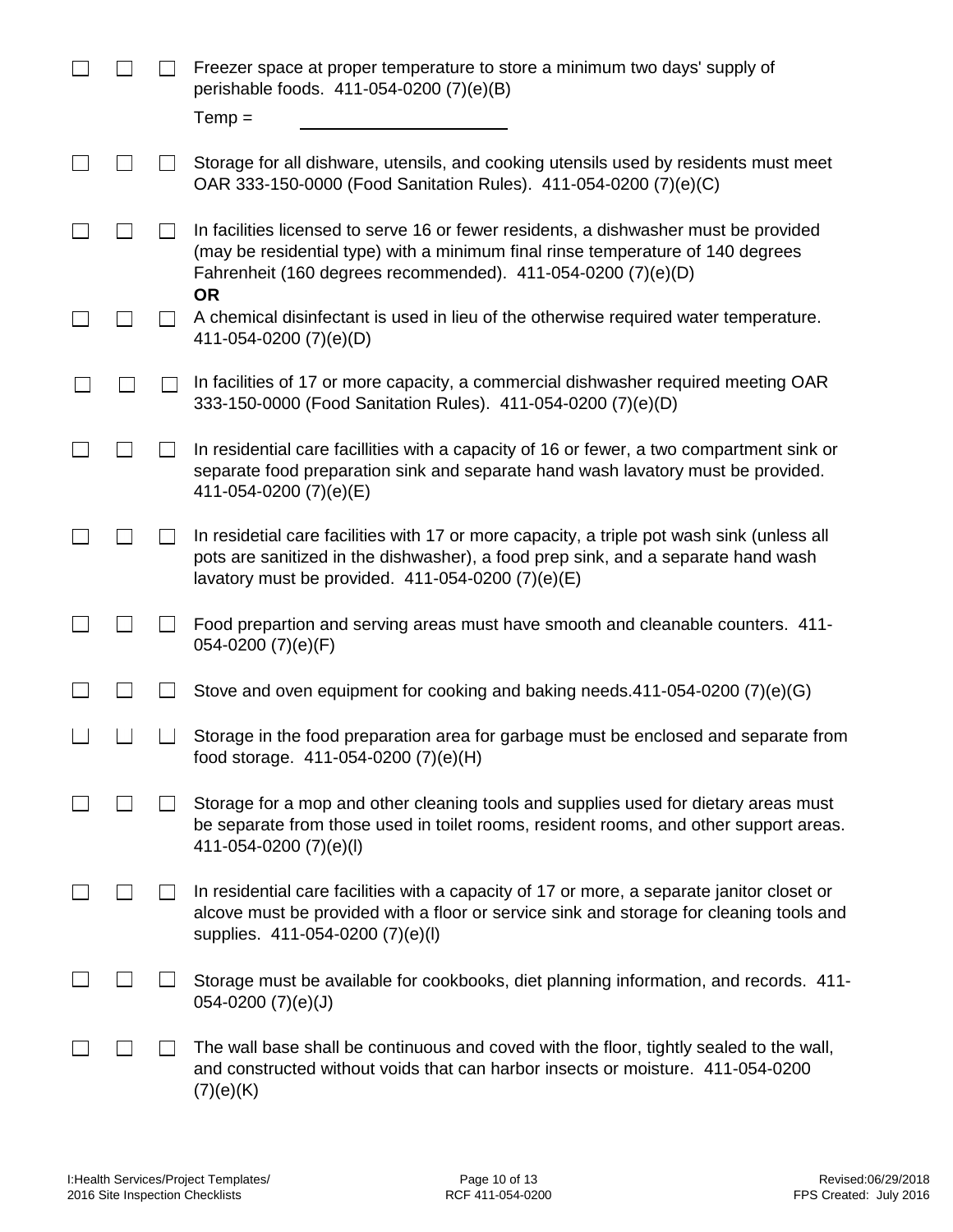## **HEATING AND VENTILATION SYSTEMS**

| <b>YES</b> | NO.       | <b>NA</b>       |                                                                                                                                                                                                                                                                                                                                                                                   |
|------------|-----------|-----------------|-----------------------------------------------------------------------------------------------------------------------------------------------------------------------------------------------------------------------------------------------------------------------------------------------------------------------------------------------------------------------------------|
|            |           |                 | A RCF must have heating and ventilation systems that compy with the building codes<br>in effect at the time of facilty construction. 411-054-0200 (8)                                                                                                                                                                                                                             |
|            |           |                 | <b>Temperature</b><br>For all areas occupied by residents, design temperature for construction must be 75<br>degrees Fahrenheit. 411-054-0200 (8)(a)                                                                                                                                                                                                                              |
|            |           |                 | A RCF must provide heating systems capable of maintaining 70 degrees Fahrenheit in<br>resident areas. Required minimum temperatures are no less than 70 degrees<br>Fahrenheit during the day and 60 degrees Fahrenheit during sleeping hours. 411-054-<br>0200 $(8)(a)(A)$                                                                                                        |
|            |           |                 | During times of extreme summer heat, fans must be made available when air<br>conditioning is not provided. $411-054-0200$ (8)(a)(B)                                                                                                                                                                                                                                               |
|            |           |                 | <b>Exhaust Systems</b><br>All toilet and shower rooms must be equipped with a mechanical exhaust fan or central<br>exhaust system that discharges to the outside. 411-054-0200 (8)(b)                                                                                                                                                                                             |
|            |           |                 | <b>Fireplaces, Furnaces, Woodstoves and Boilers</b><br>Where used, installation must meet standards of the building codes in effect at the<br>time of construciton. The glass and area surrounding the fireplace must not exceed<br>120 degrees Fahrenheit. 411-053-0200 (8)(c)                                                                                                   |
|            |           |                 | <b>Wall Heaters</b><br>Covers, grates, or screens of wall heaters and associated heating elements may not<br>exceed 120 degrees Fahrenheit when they are installed in locations that are subject to<br>incidental contact by people or with combustible material. Effective 01/15/2015, wall<br>heaters are not acceptable in new construction or remodeling. 411-054-0200 (8)(d) |
|            |           |                 | <b>PLUMBING SYSTEMS</b>                                                                                                                                                                                                                                                                                                                                                           |
| <b>YES</b> | <b>NO</b> | <b>NA</b>       |                                                                                                                                                                                                                                                                                                                                                                                   |
|            |           | $\vert$ $\vert$ | Plumbing systems must conform to the building codes in effect at the time of facility<br>construction. 411-054-0200 (9)                                                                                                                                                                                                                                                           |

- $\Box$  $\Box$ Hot water temperature in residents' units must be maintained within a range of 110 - 120 degrees Fahrenheit. 411-054-0200 (9)(a) Reading =
- Hot water temperatures serving dietary areas must meet OAR 333-150-000 (Food  $\Box$  $\Box$  $\Box$ Sanitation Rules). Minimum 135 degrees Fahrenheit. 411-054-0200 (9)(b) Reading =

П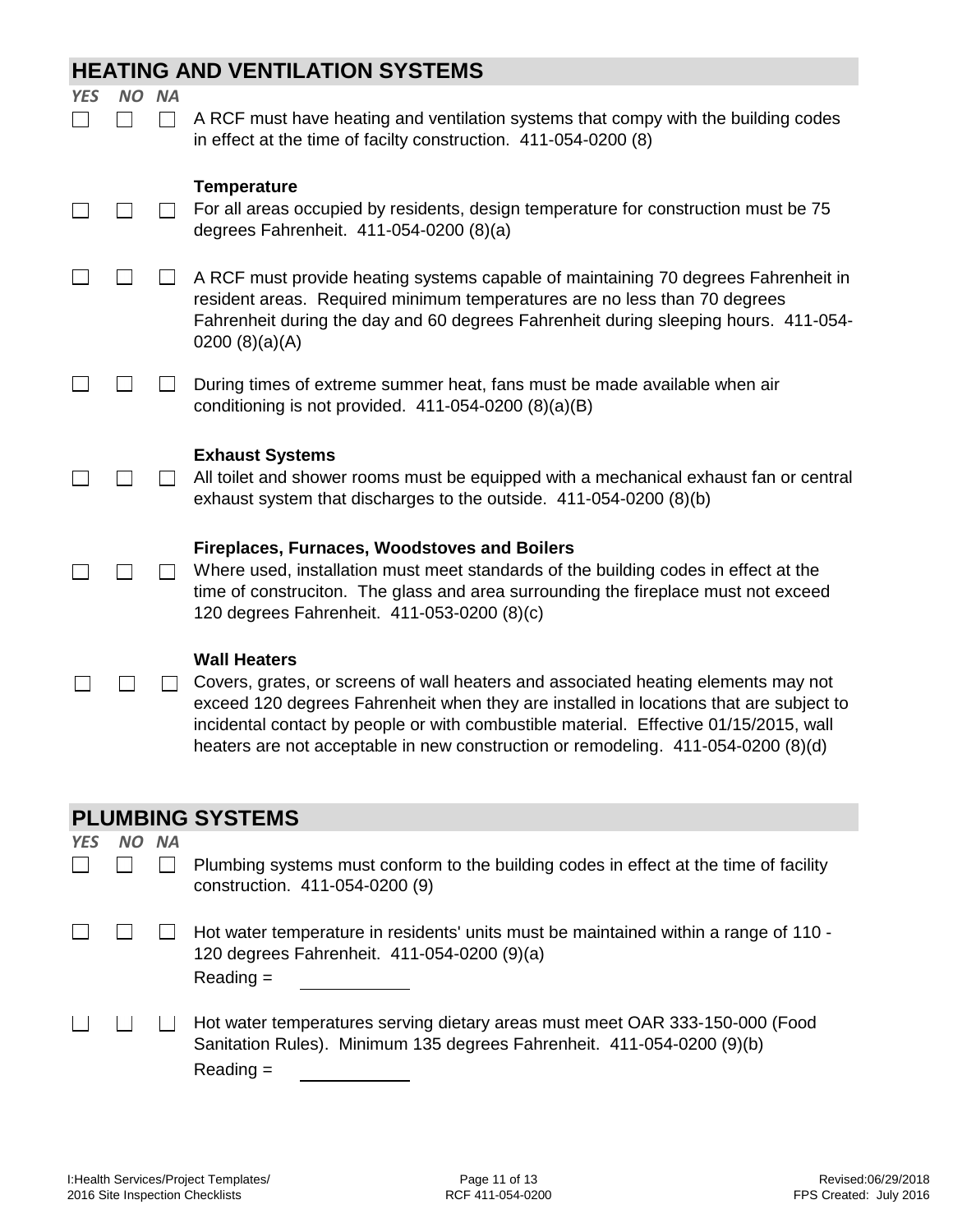$\Box$  An outside area drain and hot and cold water hose bibs must be provided for sanitizing laundry carts, food carts, and garbage cans. 411-054-0200 (9)(c)

|            | <b>ELECTRICAL REQUIREMENTS</b> |                   |                                                                                                                                                                                                                                                                               |  |  |  |  |  |
|------------|--------------------------------|-------------------|-------------------------------------------------------------------------------------------------------------------------------------------------------------------------------------------------------------------------------------------------------------------------------|--|--|--|--|--|
| <b>YES</b> | NO.                            | <b>NA</b>         |                                                                                                                                                                                                                                                                               |  |  |  |  |  |
|            |                                |                   | All wiring systems must meet the building codes in effect at the date of installation and<br>shall be maintained and in good repair. 411-054-0200 (10)(a)                                                                                                                     |  |  |  |  |  |
|            |                                |                   | The use of extension cords and other special taps is not allowed. 411-054-0200<br>(10)(b)                                                                                                                                                                                     |  |  |  |  |  |
|            |                                |                   | Lighting<br>Lighting fixtures must be provided in each resident bedroom and bathroom, and be<br>switchable and near the entry door. $411-054-0200(10)(c)$                                                                                                                     |  |  |  |  |  |
|            |                                |                   | Each resident bedroom must have illumination of at least 20-foot candles measured at<br>three feet above the floor for way finding from the room entrance, to each bed, and to<br>the adjoining toilet room, if one exists. $411-054-0200(10)(c)(A)$<br>Reading at $3'$ AFF = |  |  |  |  |  |
|            |                                |                   | Lighting in toilet rooms and bathing facilities used by residents must be at least 50-foot<br>candles, measured at the hand wash sink and three feet above the shower floor with<br>the curtain open. 411-054-0200 (10)(c)(B)<br>Reading at Sink $=$<br>Reading at shower =   |  |  |  |  |  |
|            |                                |                   | Corridor lighting must equal a minimum of 20-foot candles measured from the floor.<br>411-054-0200 (10)(c)(C)<br>Reading at floor =                                                                                                                                           |  |  |  |  |  |
|            |                                |                   | Table height lighting in dining rooms must equal a minimum of 25-foot candles, without<br>light from windows. 411-054-0200 (10)(c)(D)<br>Reading at table =                                                                                                                   |  |  |  |  |  |
|            | <b>CALL SYSTEM</b>             |                   |                                                                                                                                                                                                                                                                               |  |  |  |  |  |
| YES        | NO.                            | <b>NA</b>         |                                                                                                                                                                                                                                                                               |  |  |  |  |  |
|            |                                | $\vert \ \ \vert$ | A RCF must provide a call system that connects resident units to the care staff center<br>or staff pagers. Wireless call systems are allowed. 411-054-0200 (11)                                                                                                               |  |  |  |  |  |
|            |                                |                   | A manually operated emergency call system must be provided in each toilet and<br>bathing facility used by residents and visitors. 411-054-0200 (11)(a)                                                                                                                        |  |  |  |  |  |
|            |                                |                   | <b>Exit Door Alarms</b><br>An exit door alarm or other acceptable system must be provided for security purposes<br>and to alert staff when residents exit the RCF. The door alarm system may be<br>integrated with the call system. 411-054-0200 (11)(b)                      |  |  |  |  |  |

 $\Box$